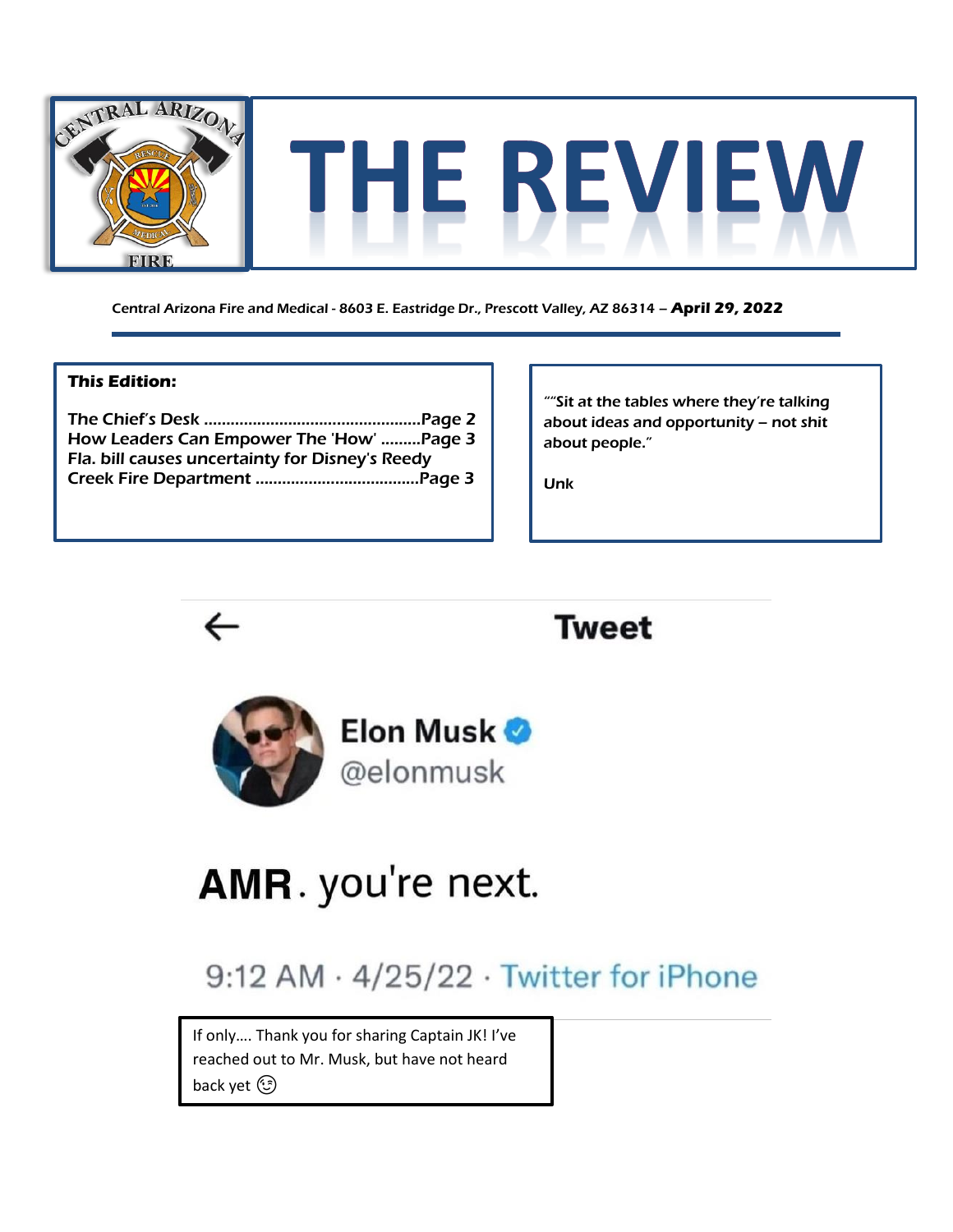### **The Chief's Desk**

There are two certainties in life – death and taxes. And, there are two things in life that people do not like – taxes and death. See what I did there by changing the order of the words? There's not much opportunity to argue with death, but taxes are an entirely different ballgame. That, my friends, brings us to the budget process for fiscal year 23/24.

Allow me to cut to the chase. The tax rates for the Chino Valley Fire District and the Central Yavapai Fire District will increase. The question for the boards to ponder is by how much. There's a myriad of factors that are leading us to increase the rate. However, I think it's important to point out that even if we leave the rate flat, tax payers will still pay more for our services. That's because the value of properties in our area continues to increase. By default, an increased valuation means an increase in your tax bill, even without an actual rate adjustment.

#### **Upcoming Events:**

May 2: Engineers Academy, Senior Staff, Capitol May 3: Labor/Management, Capitol May 4: FRI Program Planning Committee, PV Citizen's Academy May 5: Patty's Last Day – Happy Retirement Patty! AFDA Meeting

#### **Board Meetings:**

May 23: Administration CVFD – 1600-1630 CYFD – 163-1700 CAFMA – 1700-1830

Prop 117 is the ballot measure that passed during the recession. The proposition moved fire districts from the full cash value of a home to the limited cash value, and capped the annual increase in the limited value at 5%. This was passed after districts had already lost nearly 50% of their total valuation. At the time, economists estimated that as a result of Prop 117 it could take as long as 20 years for fire districts to get back to their 2008 net assessed valuations (NAV). At the same time, as communities grow, fire district budgets remain strapped leading to challenges with meeting increased demands for service.

Here's the kicker, the value of the property doesn't reset upon the sale of the property. So, if a home was built and sold for \$300,000, the limited value is set at \$270,000. Let's say the home sells in today's market for \$600,000. Technically, the limited value would then be \$540,000 which is the amount that would be used to calculate the property tax. Because it doesn't reset, we are only allowed to tax on the limited value as set at the original sale. If the original sale was five years ago, using the 5% cap as our bench mark, we are taxing on a limited value of \$344,595, or nearly \$200,000 less than what the limited value would be had it reset upon sale.

Not to use California as an example, but I'm going to use California as an example. Soon after passing Proposition 13, which is a lot like Prop 117, state legislators and others recognized the challenge created by not at least resetting the value upon the sale of a property. If property taxes remained at the lower value in perpetuity, entities that rely on property taxes would be unable to provide services. Unfortunately, we have not seen the same level of foresight in the State of Arizona.

#### **Cont. Page 4**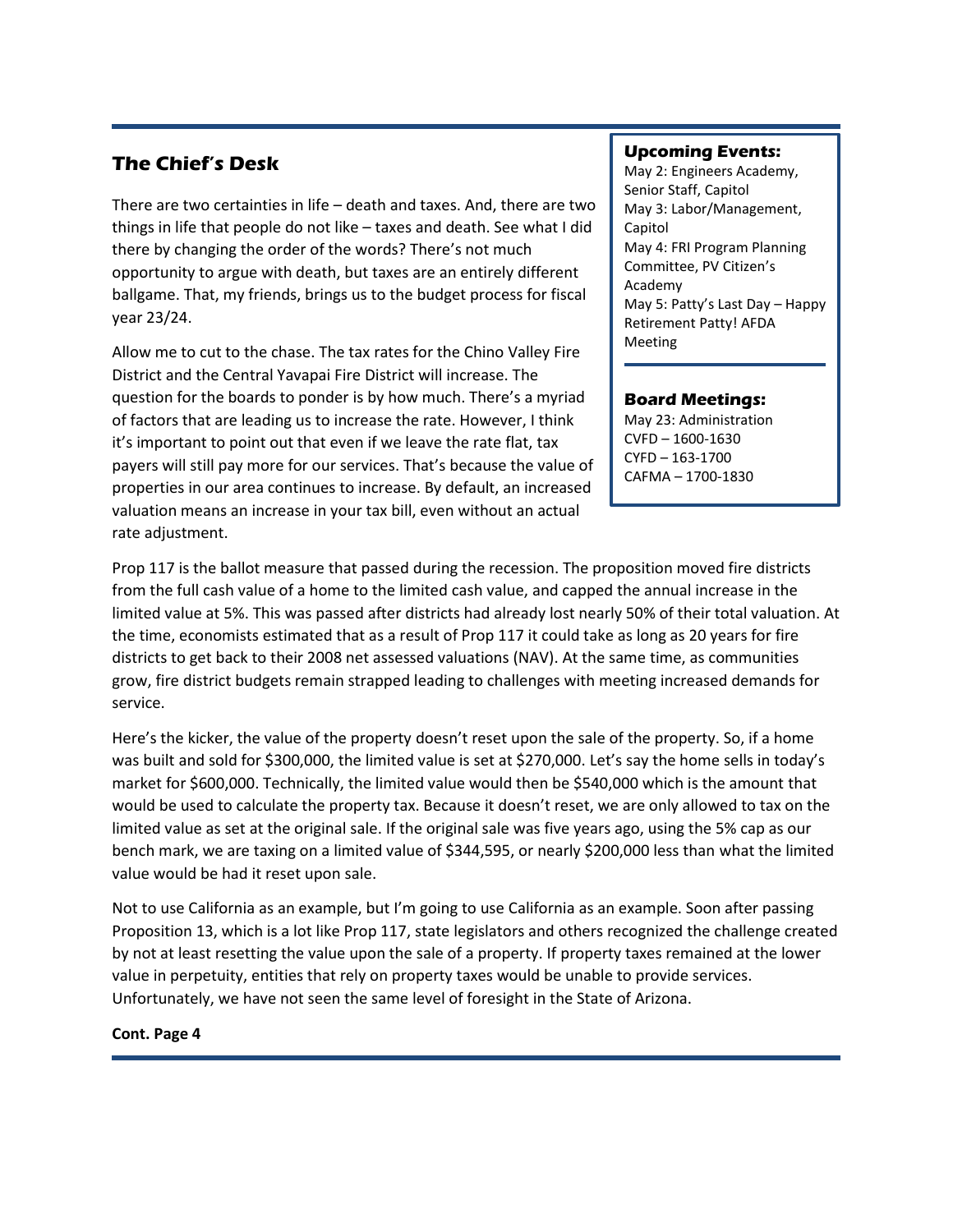### **How Leaders Can Empower The 'How'**

#### **By: Bill Edwards**

"Leaders instill in their people a hope for success and a belief in themselves. Positive leaders empower people to accomplish their goals." — Unknown

This exemplifies the importance of empowering the "how." Leaders who are capable of this technique have learned over time through experience, trial and error and expertise gained through repetition. A mature leader guides the team, listens to learn rather than to reply and acts to support growth in the people they lead. This is the foundation of empowering the "how."

There's a lot of discussion and exposure to the leadership concept of "understanding the why," and author Simon Sinek is known for articulating this concept in his well-known concept of "Start with Why." In this concept, he explains how business leaders and strategic communicators need to reverse the approach and message of "what, how and why" to "why, how and what." As Sinek states: "People don't buy what you do, they buy why you do it."

This concept is thoughtful and makes total sense, as examples are evident in everyday life. However, leaders need to take this one step further in order to empower the "how." Empowering the "how" in organizations is "leader business," but it's often left for people to simply figure out. Empowering the "how" equates to leader involvement. It becomes a journey for the team and is the foundation and core task for a leader because it requires vision, experience and maturity to create forward momentum.

### [forbes.com](https://www.forbes.com/sites/forbestechcouncil/2022/02/24/how-leaders-can-empower-the-how/?sh=c9ae20179d83)

### **Fla. bill causes uncertainty for Disney's Reedy Creek Fire Department**

**By: Skyler Swisher and Ryan Gillespie**

Dissolving Walt Disney World's Reedy Creek Improvement District could saddle local taxpayers with about \$1 billion in debt and leave local governments scrambling with how to take over vital services for Florida's top tourist attraction.

State legislators passed a bill Thursday that dissolves the district The Walt Disney Co. uses to self-govern its Florida theme park properties on June 1, 2023. Gov. Ron DeSantis, who has been battling with the entertainment giant, was expected to sign it into law.

What happens next is unclear, but Orange County's tax collector and other opponents of the bill say ending Reedy Creek could lead to higher taxes for Orange and Osceola residents.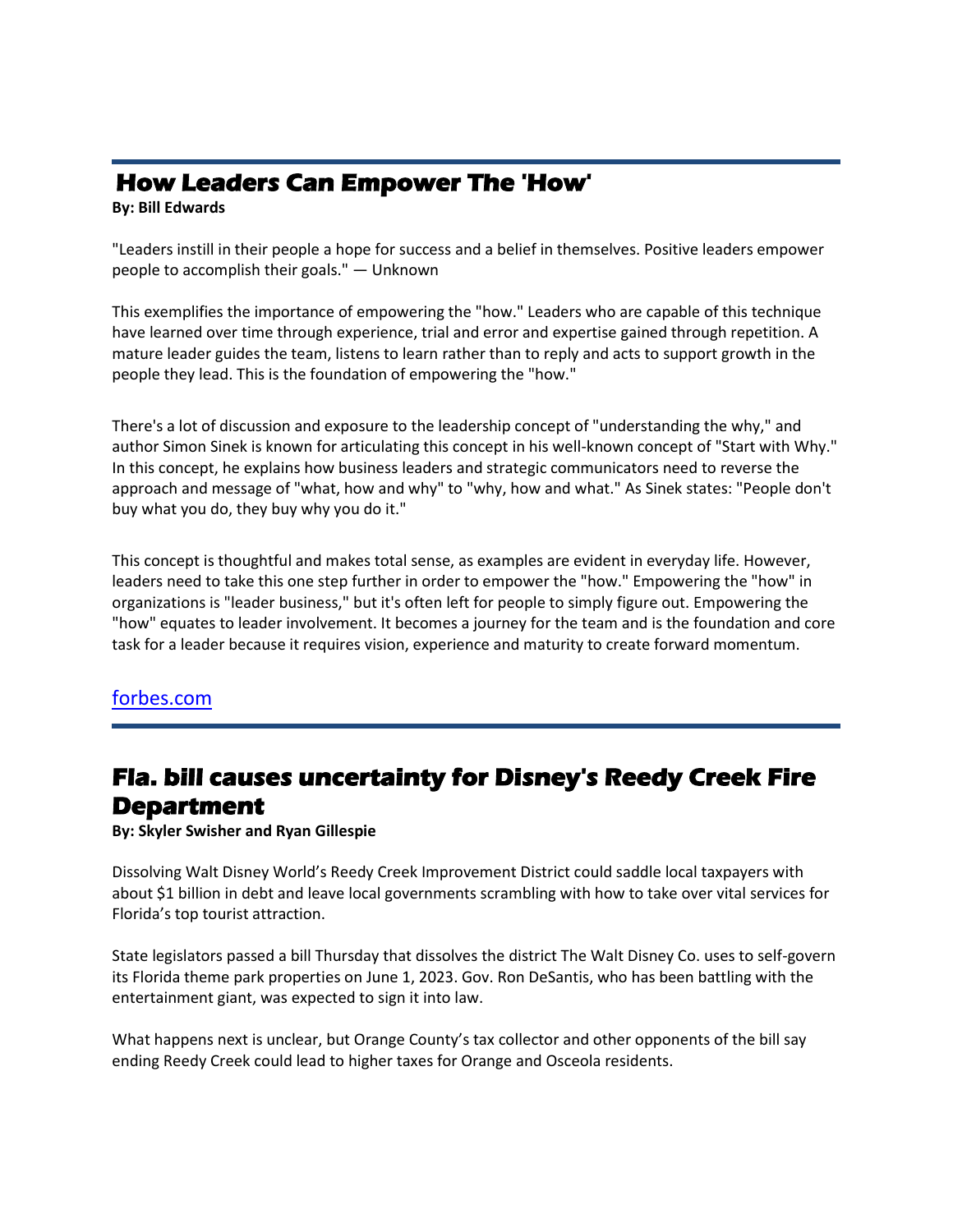The Legislature did not conduct an economic study on the ramifications of dissolving the district. Legislators spent only two days examining the bill, unveiled on Tuesday, providing little opportunity for public input.

Not even the bill's sponsors — Sen. Jennifer Bradley, R-Fleming Island, and Rep. Randy Fine, R-Palm Bay — could provide the intricate details of how Reedy Creek would be dissolved, saying the matter will be hammered out in the next year.

### [firerescue1.com](https://www.firerescue1.com/taxes/articles/fla-bill-causes-uncertainty-for-disneys-reedy-creek-fire-department-8zypRex6ORFxtl0b/)

### **Chief's Desk Continued**

Let's shift to a conversation about commercial property tax calculations. Commercial property taxes in Arizona are much higher than residential rates. The state business associations, and some legislators, have pushed for years to decrease the commercial rate. They finally got traction during the last legislative session where the approved dropping the commercial rate over two years from 18% to 16%. As part of this legislative session, they have reduced the rate from 16% to 15%.

Understanding the plight of fire districts across Arizona, legislators increased the tax cap for districts from \$3.25 to \$3.75 over a three-year period. This is the first year that the cap for districts is \$3.375. When one considers a reduction in commercial rate with an increase in the property tax cap, it seems like a good trade; however, the exchange includes the redirection of public frustration with property taxes from the state to our agencies. In very simple terms, if we have to collect \$100 to operate, then we need the \$100. It doesn't matter which pocket we take it from, we need to tax for the amount necessary to provide services. To that end, the decrease in the commercial rate shifts more of the costs for our services to homeowners.

I'm not about to debate which should pay more or less as that's not my place. However, when we increase our rate to collect the same amount of money, it's us who will be the recipients of the public's ire. It does seem that the state originally established the property tax system with quite the imbalance between commercial and residential. Balancing the system and moving towards a "fairer" tax structure does not come without some pain as the financial burden is shifted. That's definitely not the fault of CAFMA or any other fire district, school district, college district, or any other property taxing agency in the state; that said, we are the ones closest to those who would like to express their frustration.

So, that's some of the property tax dilemma we face. You know, it's interesting that some states have low property tax, but high-income tax. Or, they have high sales tax and low-income tax, etc. The bottom line is that it takes money to fund governmental entities. Ultimately, you're paying the amount needed for local and state governments to operate through some means – however you want to label the tax. In the end, taxes suck…

As I said in the beginning, our tax rates are going to increase next year. Why? Inflation, fuel, workers' compensation, retirement expenses, cost of goods to operate, etc. I could go on and on, but the reality is, we're not any different than families impacted by the current state of our economy. We also have to consider our personnel. We live in an area today that boasts California house prices with Arizona wages.